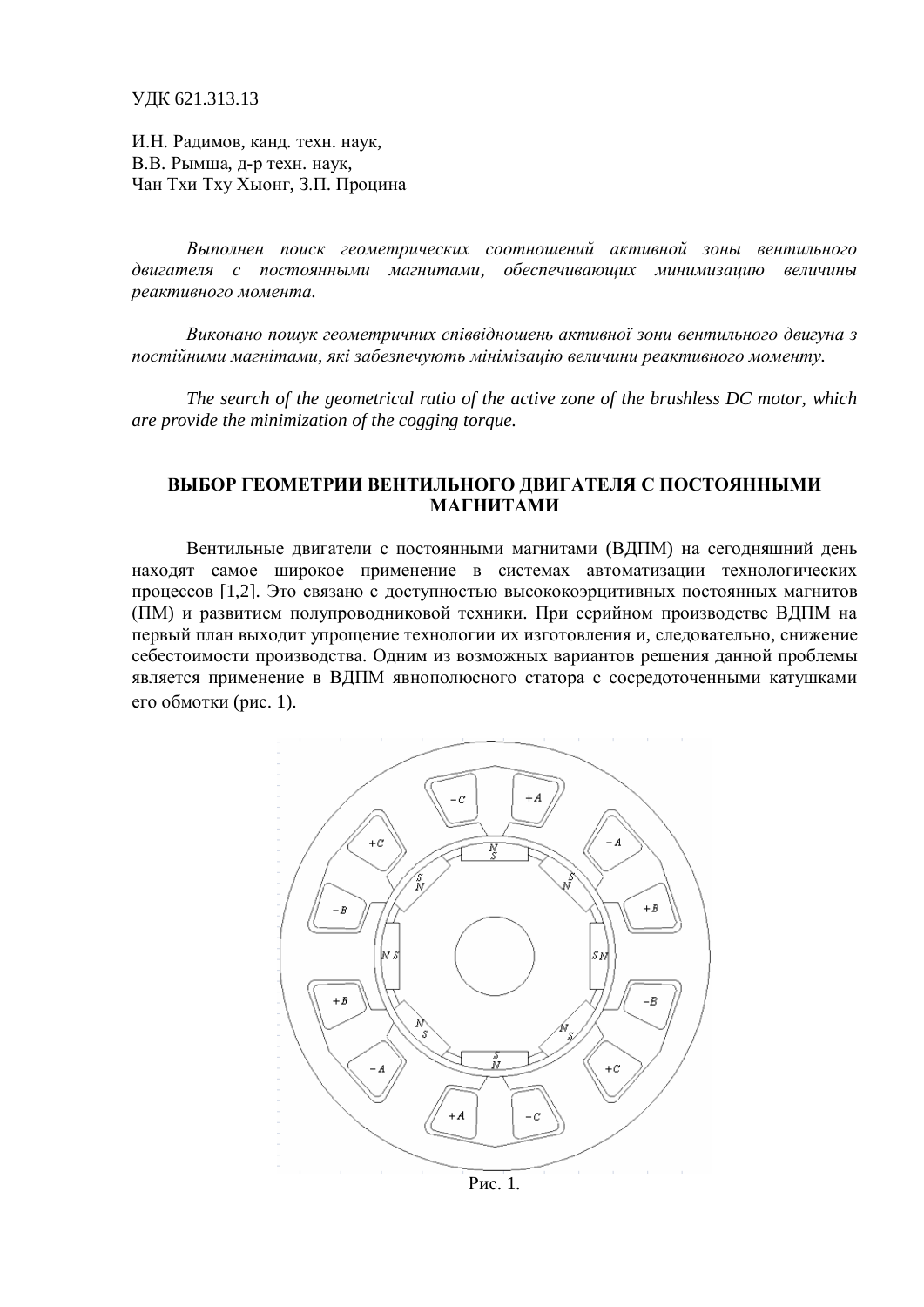Для примера (см. рис.1) при числе зубцов (пазов) статора  $Z_1 = 6$  выполняется  $\alpha$ бмотка с числом фаз  $m = 3$ . Число полюсов ротора  $2p = 8$ . При этом соблюдается симметрия обмотки статора, имеющей дробное число пазов на полюс и фазу: 4 1  $8.3$ 6 2  $\frac{1}{1}$  =  $\frac{0}{0}$  = .  $=$ .  $=$ *p m Z*  $q = \frac{Z_1}{2} = \frac{0}{0.2} = \frac{1}{4}$ . Шаг обмотки по пазам:  $y = 1$ , т.е. катушки имеют минимальные

по ллине лобовые части.

В то же время явнополюсная структура статора ВДПМ и связанная с этим неравномерность воздушного зазора приводит к возникновению реактивных моментов как от действия МДС постоянных магнитов, так и от действия МДС реакции якоря. Наиболее существенное влияние на свойства и характеристики электроприводов с ВДПМ оказывает реактивный момент  $M$ <sub> $P$ </sub> от действия МДС постоянных магнитов. Существует несколько способов уменьшения отрицательного влияния этого реактивного момента, а именно: скос зубцов (пазов) статора, либо скос ПМ, находящихся на роторе; сдвиг ПМ в несколько ступеней; вырезы на поверхности полюсного башмака [3,4]. Указанные способы являются достаточно эффективным инструментом в борьбе с реактивным моментом. Однако их применение ведет к усложнению технологии изготовления ВДПМ. В этой ситуации представляется целесообразным таким образом подобрать геометрические соотношения активной зоны двигателя, чтобы получить минимально возможный реактивный момент при токе статора  $I_{S} = 0$  и, тем самым, избежать необходимости применения способов снижения *М <sub>Р</sub>* , ведущих к удорожанию ВДПМ.

Решение сформулированной задачи проведем для двигателя с наружным диаметром статора 81 мм и длиной пакета 45 мм. Материал постоянных магнитов – NdFeB. Номинальный момент двигателя - 1 Нм.

В качестве исходных варьируемых геометрических размеров примем (рис. 2):

- длину воздушного зазора  $\delta$ ;
- полюсную дугу магнита  $\alpha_{\text{max}}$ ;
- дугу шлица  $\alpha_{\mu}$ .



Целевой функцией служит минимальная величина амплитуды реактивного момента  $M_{P_{\text{max}}}$ , т.е.  $M_{P_{\text{max}}} \Rightarrow \min$ , определяемая по результатам расчета магнитного поля ВДПМ методом конечных элементов (рис. 3).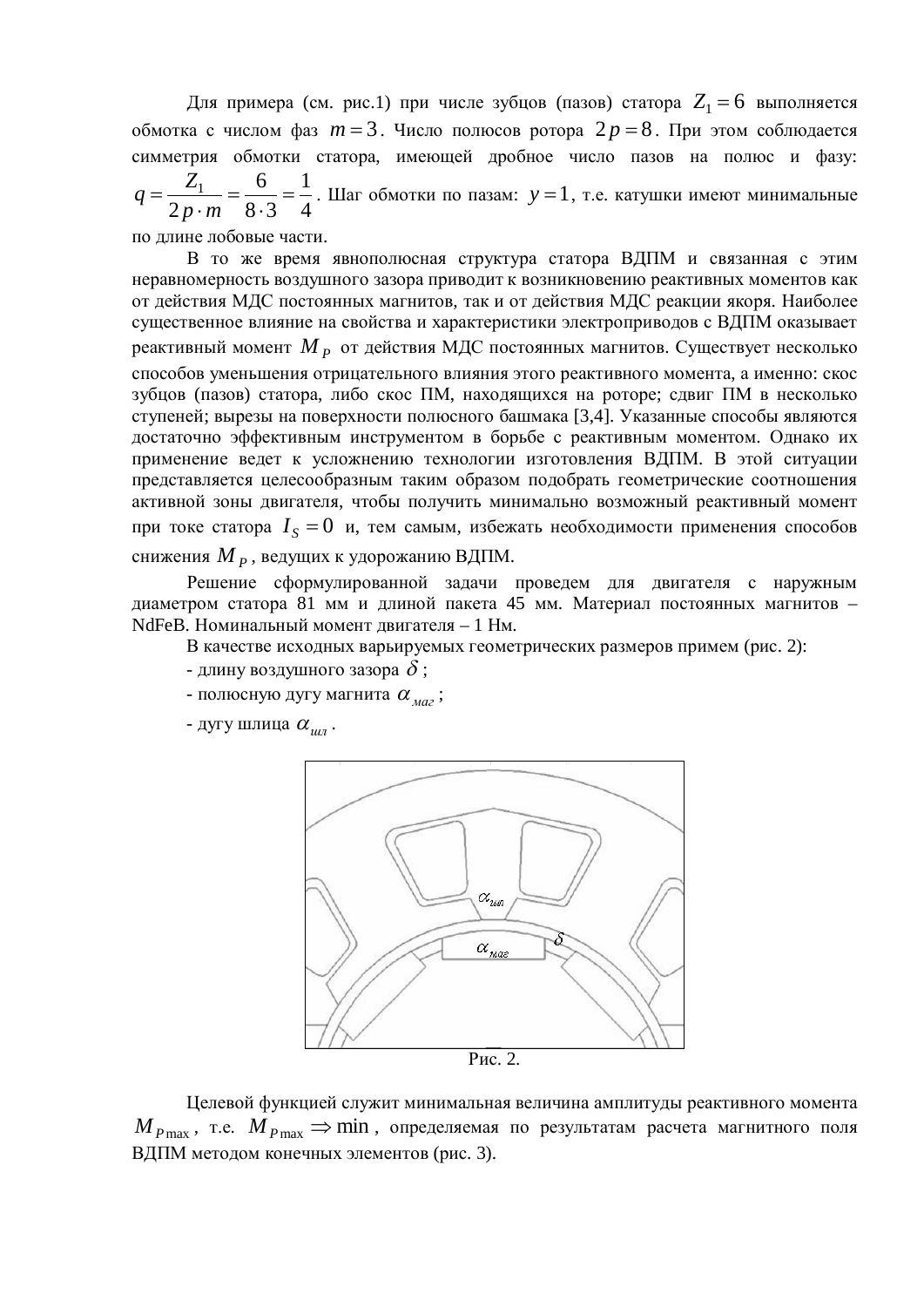

Рис. 3. Разбивка расчетной области на конечные элементы (а) и распределение магнитного поля для одного из расчетных вариантов (б)

Для обзора области исследования пределы изменения варьируемых переменных приняты следующими (см. табл. 1).

|                                     |             |             | Таблица 1    |
|-------------------------------------|-------------|-------------|--------------|
| Переменная                          | Размерность | Минимальное | Максимальное |
|                                     |             | значение    | значение     |
|                                     | MM          | 0,7         |              |
| $\alpha$ <sub>Ma2</sub>             | град.       | 32          | 36           |
| $\alpha_{_{\mathit{uu}\textit{n}}}$ | град.       |             |              |

Первоначально, методом случайного поиска, был определен ряд из 19 вариантов сочетания варьируемых переменных, для которых проводился расчет зависимости  $\boldsymbol{M}_{P} = f(\boldsymbol{\Theta})$  при изменении угла поворота ротора ВДПМ в пределах ( $\boldsymbol{\Theta}$ =0÷45) градусов с шагом 0,5 градуса. По результатам расчетов вычислялась амплитуда  $M_{P\text{max}}$ .

Исходные данные и результаты расчетов величины  $M_{P\text{max}}$  сведены в таблицу 2.

| Таблица 2 |  |
|-----------|--|
|-----------|--|

|                |               |                               |                            | 1 av.inda                                              |
|----------------|---------------|-------------------------------|----------------------------|--------------------------------------------------------|
| № вар.         | $\delta$ , mm | $\alpha_{\text{max}}$ , град. | $\alpha_{u\alpha}$ , град. | $\boldsymbol{M}_{P\max}$ , $\boldsymbol{\mathrm{H}}$ м |
|                | 0,7           | 35                            | 9                          | 0,218                                                  |
| $\overline{2}$ | 1,3           | 35                            | 12                         | 0,029                                                  |
| 3              | 1,5           | 34                            | 7                          | 0,016                                                  |
| $\overline{4}$ | 1,3           | 33                            | 10                         | 0,057                                                  |
| 5              | 1,4           | 33                            | 11                         | 0,069                                                  |
| 6              | 0,7           | 35                            | 8                          | 0,22                                                   |
| 7              | 1,1           | 34                            | 11                         | 0,029                                                  |
| 8              | 0,7           | 32                            | 11                         | 0,155                                                  |
| 9              | 1,6           | 36                            | 7                          | 0,037                                                  |
| 10             | 1,3           | 34                            | 8                          | 0,011                                                  |
| 11             | 1,1           | 35                            | 8                          | 0,075                                                  |
| 12             | 1,6           | 35                            | 10                         | 0,011                                                  |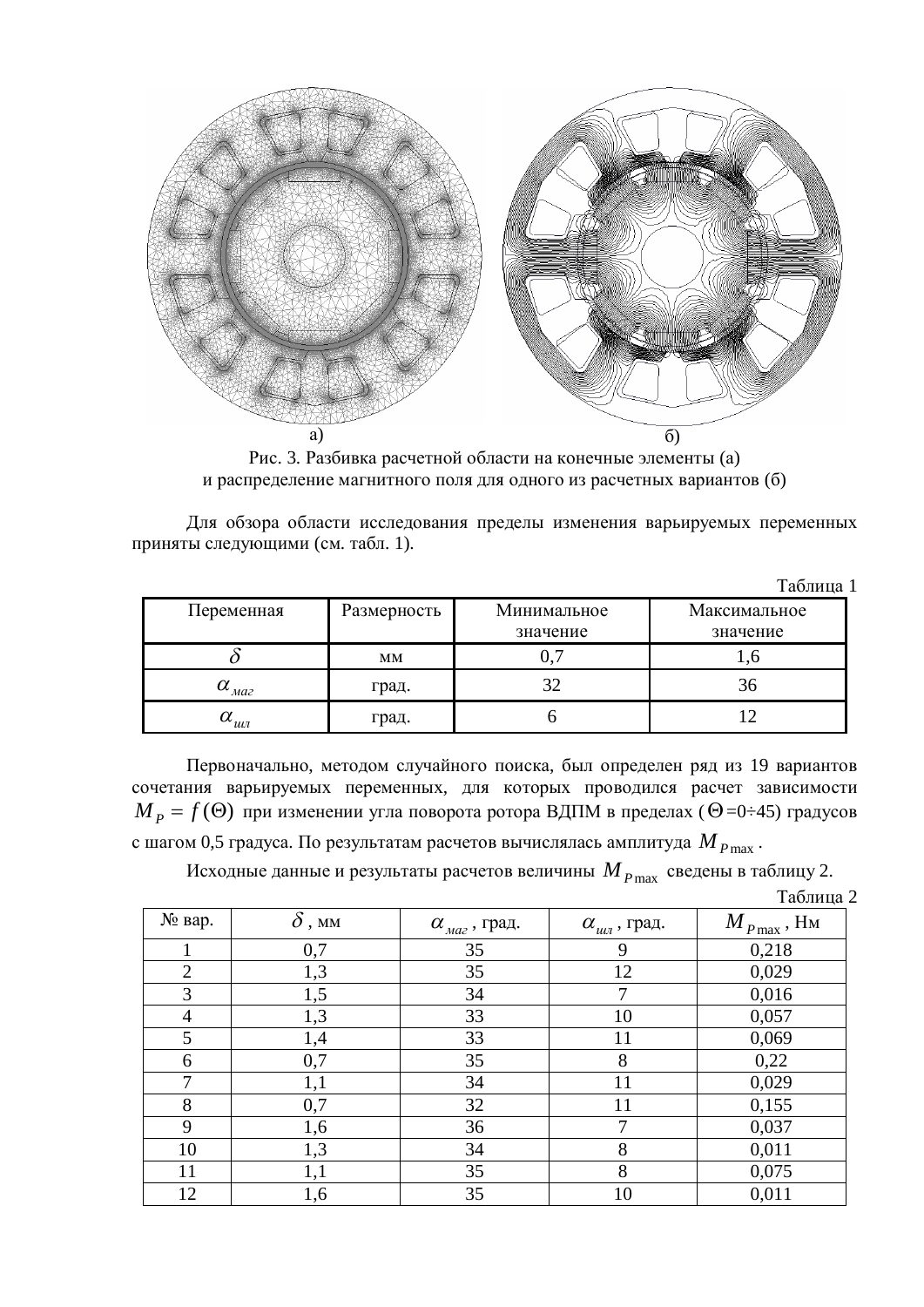| 13  |                          |           | 0,136   |
|-----|--------------------------|-----------|---------|
| 14  |                          | 33        | 0,027   |
| ⊥ أ |                          |           | 0,037   |
|     | .                        | 20<br>ے ب | $\pm 1$ |
| −   | $\overline{\phantom{0}}$ | 34        | 0,021   |
| ιo  |                          |           |         |
|     | ⊥ •∼                     |           | 0,0092  |

Как следует из представленных в таблице 2 данных, лучшим вариантом является вариант № 19, для которого *М<sub>Р*max</sub> =0,0092 Нм.

Анализ полученных результатов показывает целесообразность сужения области поиска в окрестность значений  $\delta$  =1,3мм,  $\alpha_{\text{max}}$  =34 град.,  $\alpha_{\text{min}}$  =7 град., принадлежащих варианту № 19. Исходя из этого, второй этап расчетных исследований был проведен с применением методики рационального планирования эксперимента [5] при вариации переменных на 5 уровнях (табл. 3). Классическая схема полного исследования влияния трех факторов, каждый из которых может принимать пять различных значений, требует расчета 5<sup>3</sup>=125 различных вариантов. В соответствии с [5] выбрана схема планирования, при которой надо исследовать только 25 вариантов. В таблице 4 (столбцы 2÷4) приведены уровни факторов для каждого варианта выполненных расчетов магнитного поля.

Таблина 3

| Переменная                             | Размерность | Уровни факторов |      |        |      |    |  |
|----------------------------------------|-------------|-----------------|------|--------|------|----|--|
|                                        |             |                 |      |        |      |    |  |
|                                        | MM          | ∸               | 1,25 | ن و له | 1,35 |    |  |
| $\alpha_{\scriptscriptstyle M d 2}^{}$ | град.       | 33              | 33,5 | 34     | 34,5 | 35 |  |
| $\alpha_{_{uu\bar{\tau}}}$             | град.       |                 | 6,5  |        |      |    |  |

Результаты полевых расчетов – значения амплитуды реактивного момента  $M_{P\text{max}}$ - приведены в столбце 8 таблицы 4.

|                |                |                   |                                  |               |                     |                   | Таблица 4            |
|----------------|----------------|-------------------|----------------------------------|---------------|---------------------|-------------------|----------------------|
| № вар.         | $\delta$       | $\alpha_{_{max}}$ | $\alpha_{_{uu\textit{\tiny I}}}$ | $\delta$ , mm | $\alpha_{_{max}}$ , | $\alpha_{_{uu}},$ | $M_{\rm \,P\,max}$ , |
|                |                |                   |                                  |               | град.               | град.             | Hм                   |
| $\mathbf{1}$   | $\overline{2}$ | 3                 | $\overline{4}$                   | 5             | 6                   | 7                 | 8                    |
| $\mathbf{1}$   | 1              | $\overline{4}$    | 3                                | 1,2           | 34,5                | $\overline{7}$    | 0,03718              |
| $\sqrt{2}$     | $\mathfrak{2}$ |                   | $\overline{4}$                   | 1,25          | 33                  | 7,5               | 0,03329              |
| 3              | 3              | 5                 |                                  | 1,3           | 35                  | 6                 | 0,03999              |
| $\overline{4}$ | $\overline{4}$ | $\overline{2}$    | 5                                | 1,35          | 33,5                | 8                 | 0,02318              |
| 5              | 5              | 3                 | $\overline{2}$                   | 1,4           | 34                  | 6,5               | 0,00934              |
| 6              |                |                   | $\overline{2}$                   | 1,2           | 33                  | 6,5               | 0,02361              |
| $\overline{7}$ | $\overline{2}$ | 5                 | 3                                | 1,25          | 35                  | 7                 | 0,04700              |
| 8              | 3              | $\overline{2}$    | 4                                | 1,3           | 33,5                | 7,5               | 0,01954              |
| 9              | $\overline{4}$ | 3                 |                                  | 1,35          | 34                  | 6                 | 0,01118              |
| 10             | 5              | $\overline{4}$    | 5                                | 1,4           | 34,5                | 8                 | 0,01228              |
| 11             |                | 5                 | 5                                | 1,2           | 35                  | 8                 | 0,05241              |
| 12             | $\overline{2}$ | $\overline{2}$    | $\overline{2}$                   | 1,25          | 33,5                | 6,5               | 0,01434              |
| 13             | 3              | 3                 | 3                                | 1,3           | 34                  | 7                 | 0,00922              |
| 14             | 4              | 4                 | 4                                | 1,35          | 34,5                | 7,5               | 0,01929              |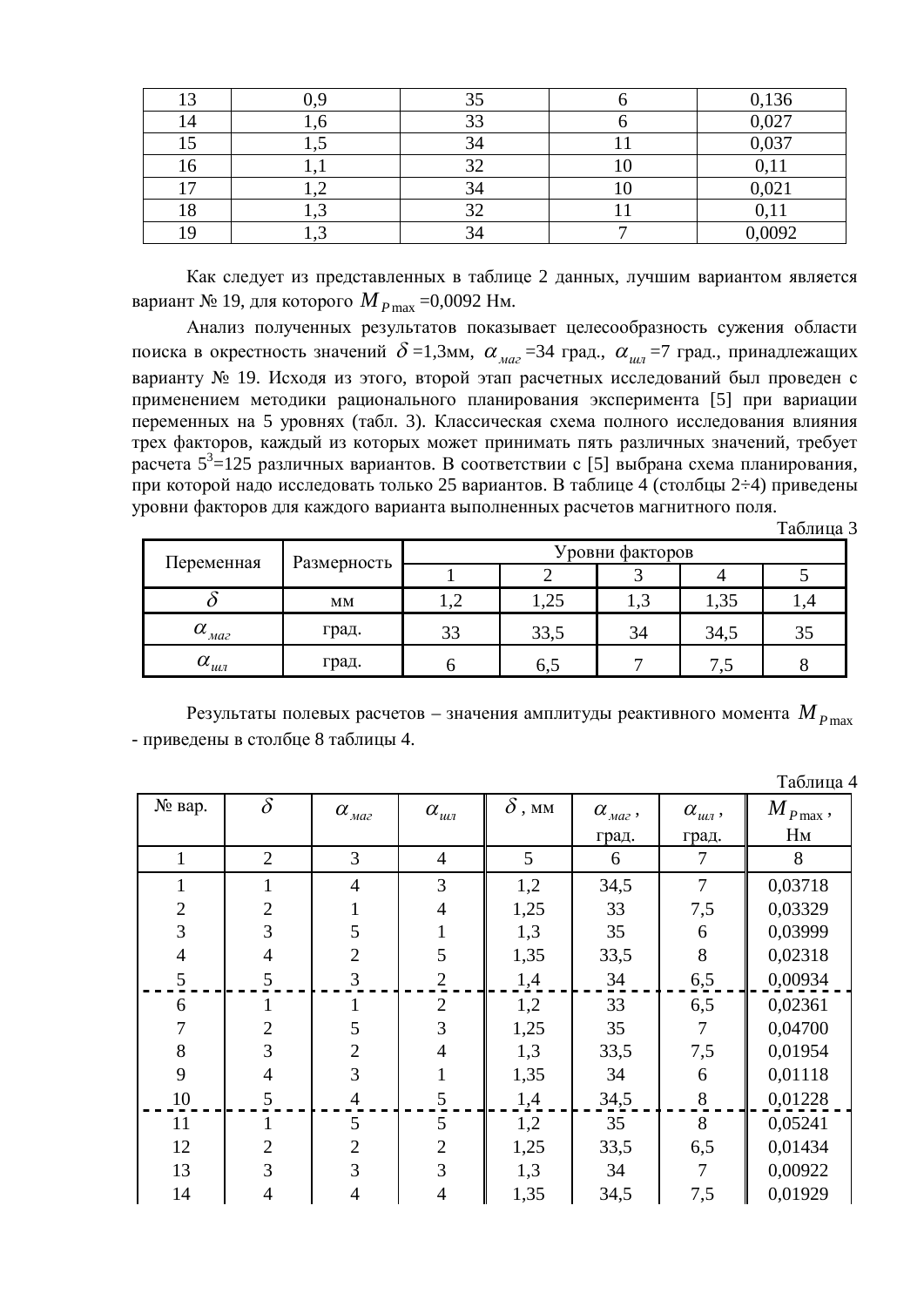| 15 |   |                |                | 1,4  | 33   | 6   | 0,02435 |
|----|---|----------------|----------------|------|------|-----|---------|
| 16 |   | $\overline{2}$ |                | 1,2  | 33,5 | 6   | 0,01113 |
| 17 | ↑ |                |                | 1,25 | 34   | 8   | 0,00879 |
| 18 | 3 |                | $\overline{2}$ | 1,3  | 34,5 | 6,5 | 0,02665 |
| 19 |   |                | 3              | 1,35 | 33   |     | 0,03144 |
| 20 |   |                | 4              | 1,4  | 35   | 7,5 | 0,03008 |
| 21 |   | 3              | $\overline{4}$ | 1,2  | 34   | 7,5 | 0,01569 |
| 22 | 2 |                |                | 1,25 | 34,5 | 6   | 0,03286 |
| 23 | 3 |                | 5              | 1,3  | 33   | 8   | 0,03958 |
| 24 | 4 |                | $\bigcap$      | 1,35 | 35   | 6,5 | 0,03500 |
| 25 |   |                | 3              | 1,4  | 33,5 |     | 0,02058 |

Из представленных в таблице 4 данных следует, что лучшим вариантом является вариант № 17, для которого  $M_{Pmax} = 0.0088$  Нм при следующих геометрических размерах:  $\delta$  =1,25 мм,  $\alpha_{\text{max}}$  =34 град.,  $\alpha_{\text{max}}$  =8 град. Очевидно, что второй этап поиска не дал существенного снижения величины  $M_{P_{\text{max}}}$ . И на первом, и на втором этапах отношение момента  $M_{P\max}$ к номинальному моменту в лучших вариантах составляет менее 1%, что свидетельствует о нецелесообразности проведения дальнейших поисковых исследований с целью снижения величины  $M_{P_{\text{max}}}$ .

Определенный интерес представляет оценка влияния геометрических соотношений на форму и амплитуду реактивного момента. Как показано в [3] для снижения величины  ${M}_{P\max}$  увеличивают частоту изменения функции  ${M}_{P}=f(\Theta)$ . Для этого на полюсных наконечниках статора выполняют различное количество вырезов прямоугольной или овальной формы. Такой путь приводит к усложнению конструкции штампа для вырубки пластин статора ВДПМ. Покажем, что эффект снижения величины  $M_{P\text{max}}$ наблюдается без усложнения технологии производства. Для этого рассмотрим изменение формы функции  $M_{p}$  =  $f$ ( $\Theta$ ) для трех вариантов из табл. 4: № 15 ( $\delta$  =1,4 мм,  $\alpha_{_{\mathit{Maz}}}$ =33 град.,  $\alpha_{\mu\mu}$  = 6 град.), № 21 ( $\delta$  =1,2 мм,  $\alpha_{\mu\alpha}$  =34 град.,  $\alpha_{\mu\mu}$  = 7,5 град.), № 17 ( $\delta$  =1,25 мм,  $\alpha_{\text{max}}$  =34 град.,  $\alpha_{\text{max}}$  = 8 град.) (рис. 4).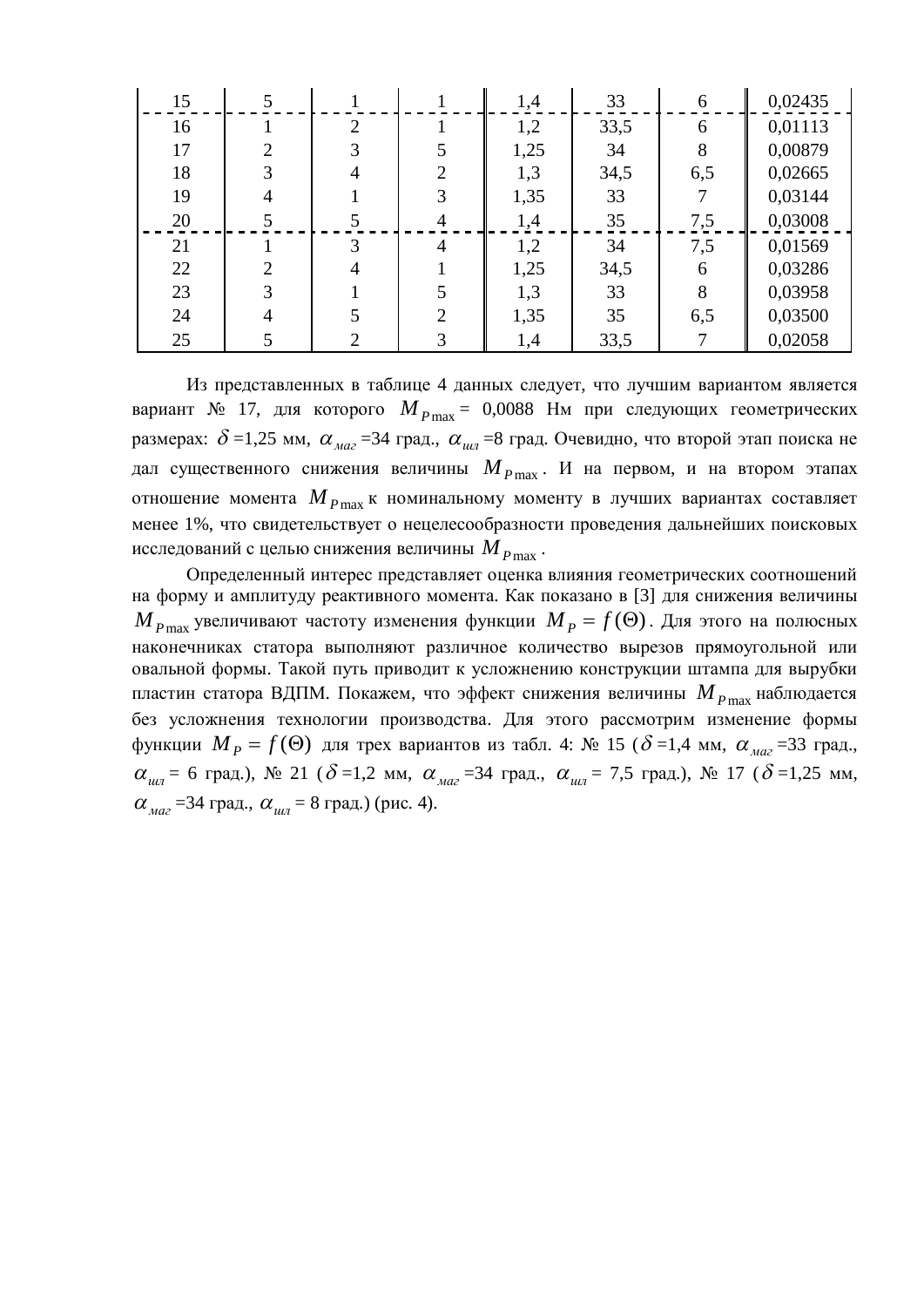

Рис. 4.

Наибольшая амплитуда реактивного момента наблюдается в варианте № 15, где величина первой (основной) гармоники составляет 93,8% от  $M_{P\text{max}} = 0.0244 \text{ Hm}$ . При переходе к варианту № 21 функция  $M_P = f(\Theta)$ имеет уже две весомые гармоники – первую и вторую (соответственно 45,5% и 51,8% от *М*<sub>*P*max</sub> =0,0157 Нм). В варианте № 17 амплитуда первой гармоники становится пренебрежимо малой, а основной вклад вносят вторая и третья гармоники с процентным отношением 54,6% и 41% к величине  $M_{P_{\text{max}}}$  =0,0088 Hm.

Сказанное выше проиллюстрировано на рис. 5, где показана гистограмма амплитуд гармоник  $M_{\overline{P}^V}$ , содержащихся в зависимости  $\|M_{\overline{P}} = f(\Theta)$ , от номера гармоники  $V$  для трех расчетных вариантов.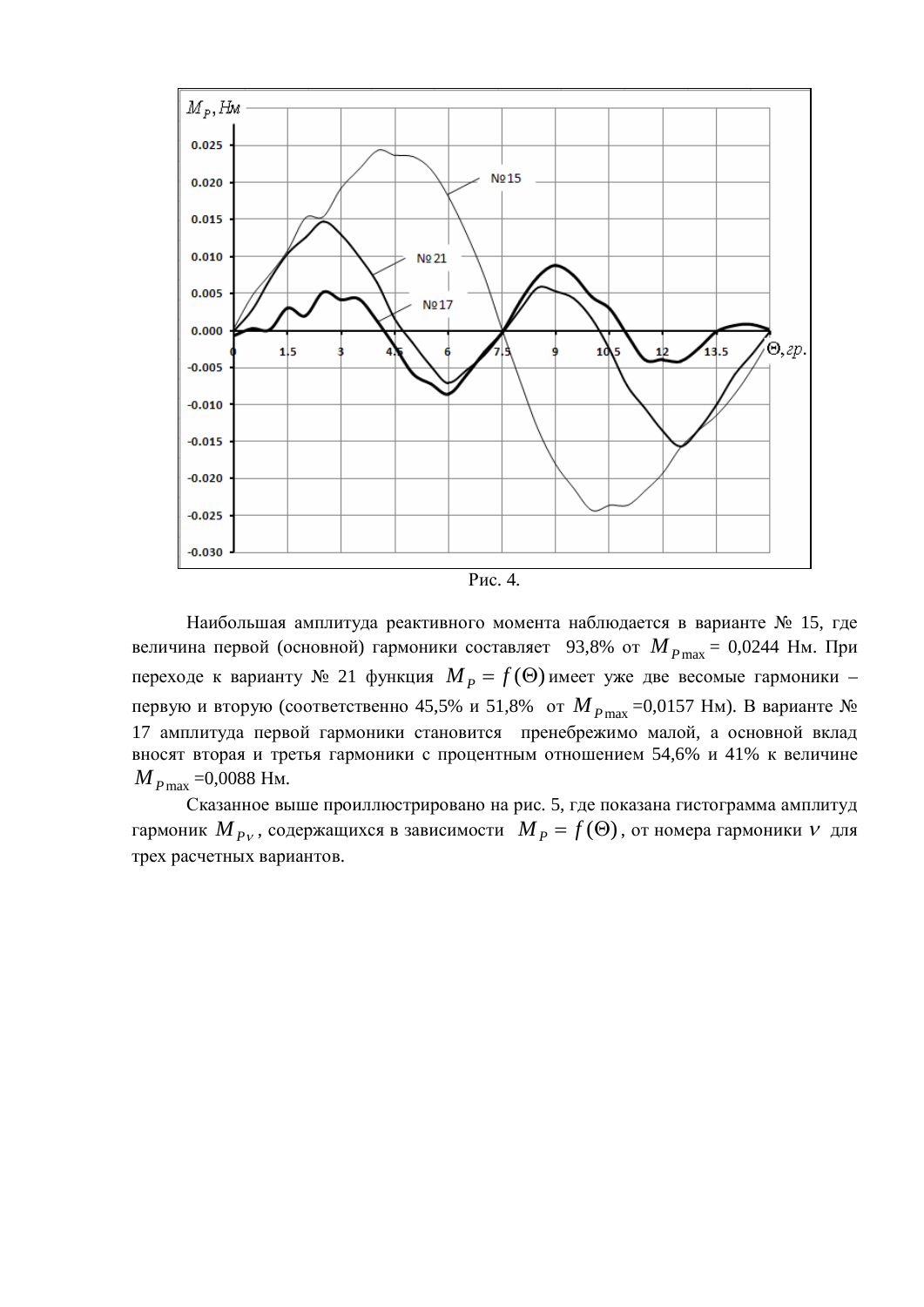

Таким образом, варьируя геометрическими размерами активной зоны ВДПМ, можно получить уменьшение периода изменения функции  $\overline{M}_{\overline{P}} = f(\Theta)$ и, соответственно, существенное снижение амплитуды реактивного момента.

На рис. 6 представлено семейство зависимостей электромагнитного момента  $M = f(\Theta)$  при различных значениях тока статора  $I_{\overline{S}}$ , рассчитанных для сочетания геометрических размеров, соответствующих варианту № 17. Из данных зависимостей видно, что проведенная минимизация  $M_{P\max}$  позволила практически исключить влияние реактивного момента на форму  $M=f(\Theta)$  в рабочем диапазоне тока  $I_{\overline{S}}$  .



Рис. 6.